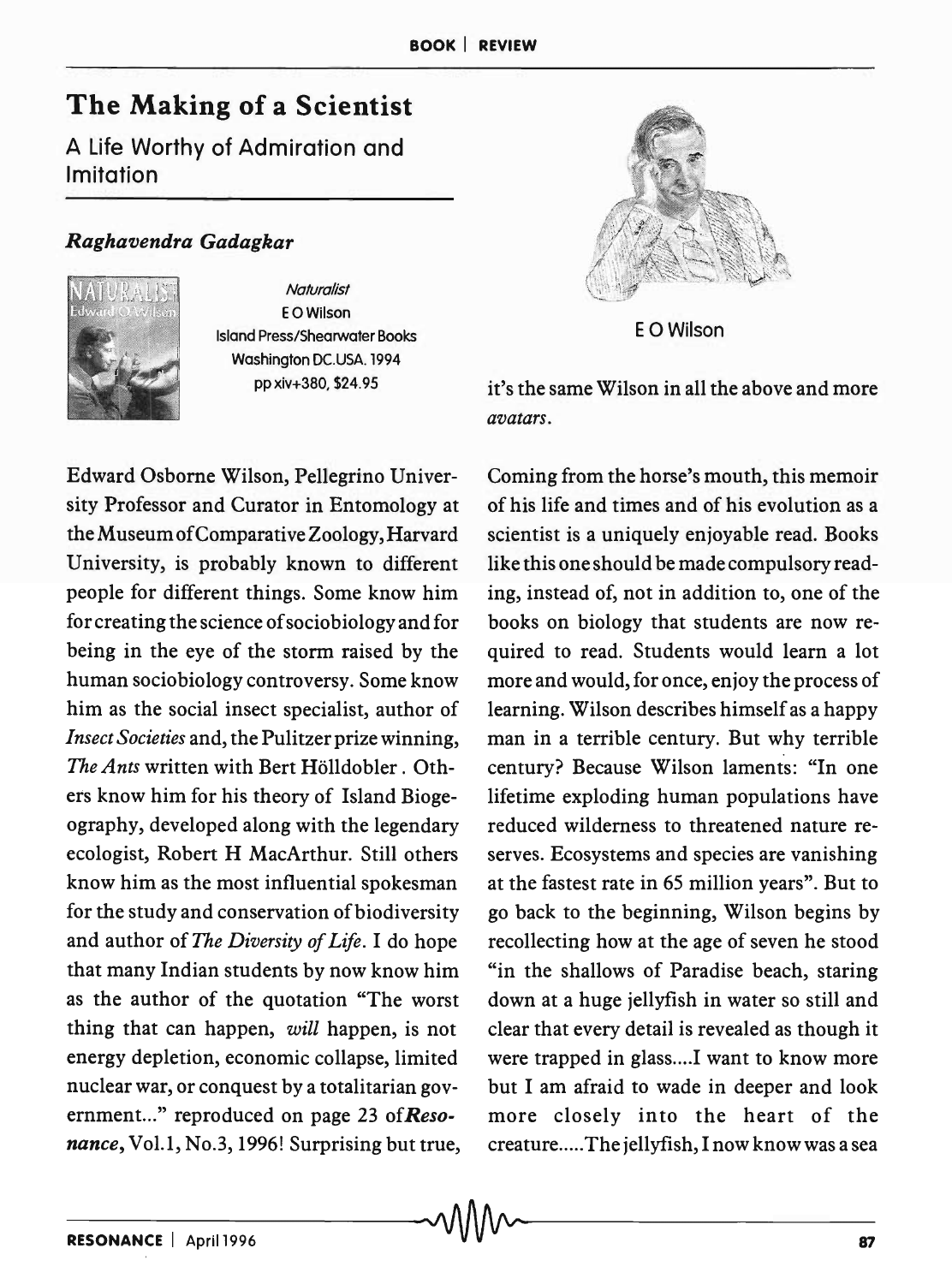nettle, formal scientific name *Chrysaora quinquecirrha,* a scyphozoan, a medusa, a member of the pelagic fauna that drifted in from the Gulf of Mexico and paused in the place where I found it....There was trouble at home in this season of fantasy. My parents were ending their marriage that year. Existence was difficult for them, but not for me.... Each morning after breakfast I left the small shorefront house to wander alone in search of treasures along the sand".

The fact that a fishing accident in which the spine of a fish pierced the pupil of his right eye, and left him with full sight in the left eye only, did not deter Wilson from pursuing natural history: " The attention of my surviving eye turned to the ground. I would thereafter celebrate the little things of the world, the animals that can be picked up between thumb and forefinger and brought close for inspection." Wilson's prescription for the making of a naturalist should come as an eye opener for today's parents and teachers: "Hands-on experience at the critical time, not systematic knowledge, is what counts in the making of a naturalist. Better to be an untutored savage for a while, not to know the names or anatomical details. Better to spend long stretches of time just searching and dreaming".

Wilson spent most of his childhood and a great deal of his adulthood catching butterflies, digging up ant nests and aiming pebbles at the heads of snakes so as to stun and seize them under water. I am sure many of us recall similar phases in our lives. What then is the



difference? Why did we all not go on to become naturalists of his class? Wilson anticipates this question from his readers and provides a convincing answer - "Most children have a bug period. I never grew out of mine", he admits. Wilson's frankness makes the book truly enjoyable. He describes J D Watson, the co-discoverer of the structure of DNA, as "the most unpleasant human being I had ever met. He came to Harvard as an assistant professor. .... with a conviction that biology must be transformed into a science directed at molecules .... and re-written in the language of physics and chemistry ..... What had gone before, 'traditional biology'  $-$ *my* biology  $$ was infested by stamp collectors who lacked the wit to transform their subject into a modern science...At department meetings....[he] radiated contempt in all directions". When Watson became the Director of the Cold Spring